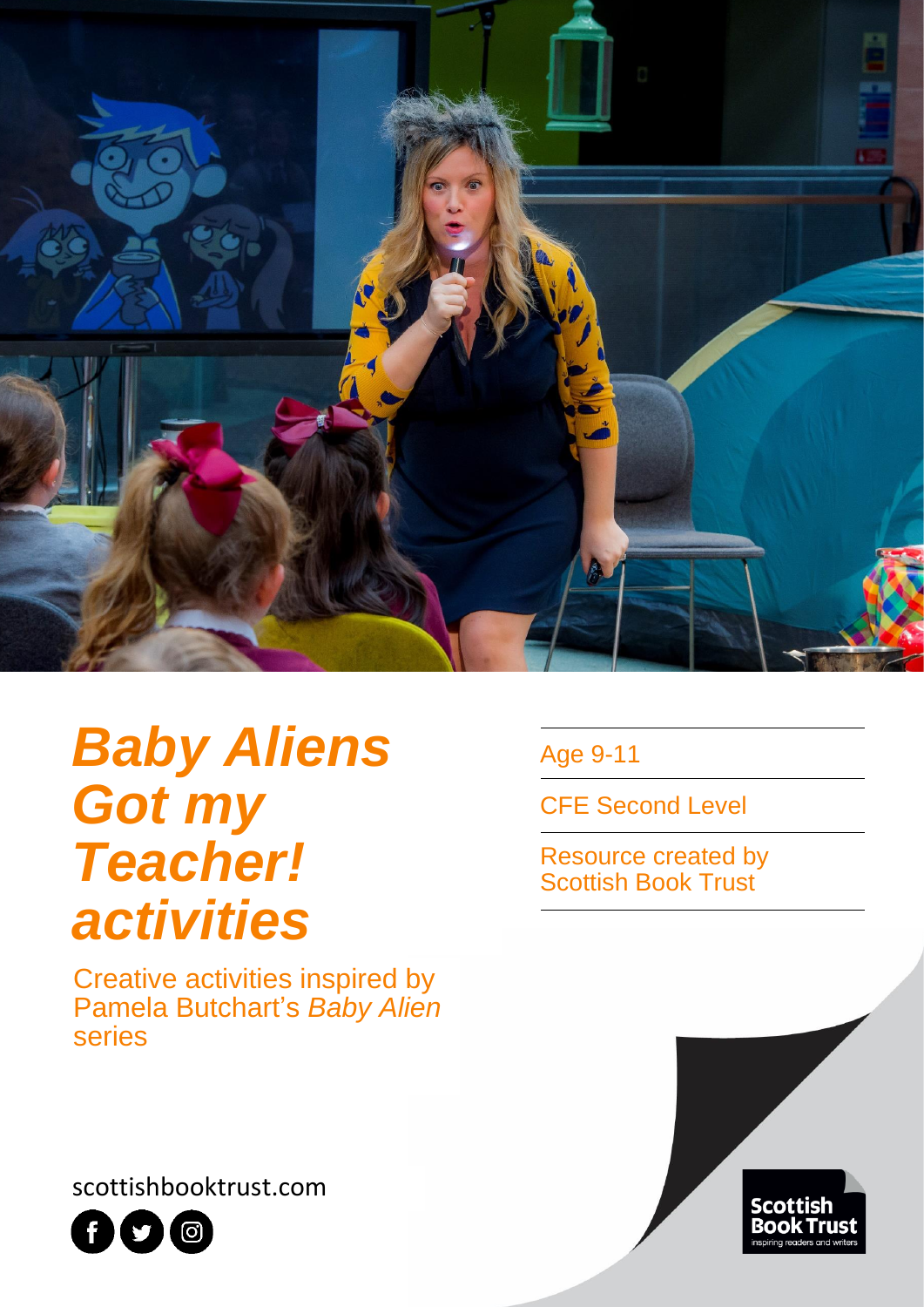# **Contents**

| About this resource                           | 1              |
|-----------------------------------------------|----------------|
| <b>Baby Aliens Got My Teacher! activities</b> | 2              |
| Produce a TV news broadcast                   | $\overline{2}$ |
| Alien awareness posters                       | 3              |
| Create a campaign                             | 3              |
| The Spy Who Loved School Dinners activities   | 3              |
| Plan an exchange visit                        | 4              |
| Design a library                              | 4              |
| Creative writing                              | 5              |
|                                               |                |

### **About this resource**

This resource contains activities to support the use of the *Baby Aliens Got My Teacher!*  or *The Spy Who Love School Dinners* by Pamela Butchart in the classroom. These are the first two books in the popular *Baby Alien* series. You could complete some of these activities alongside reading either book together as a class, or you could use these activities after finishing the book/s as a class novel.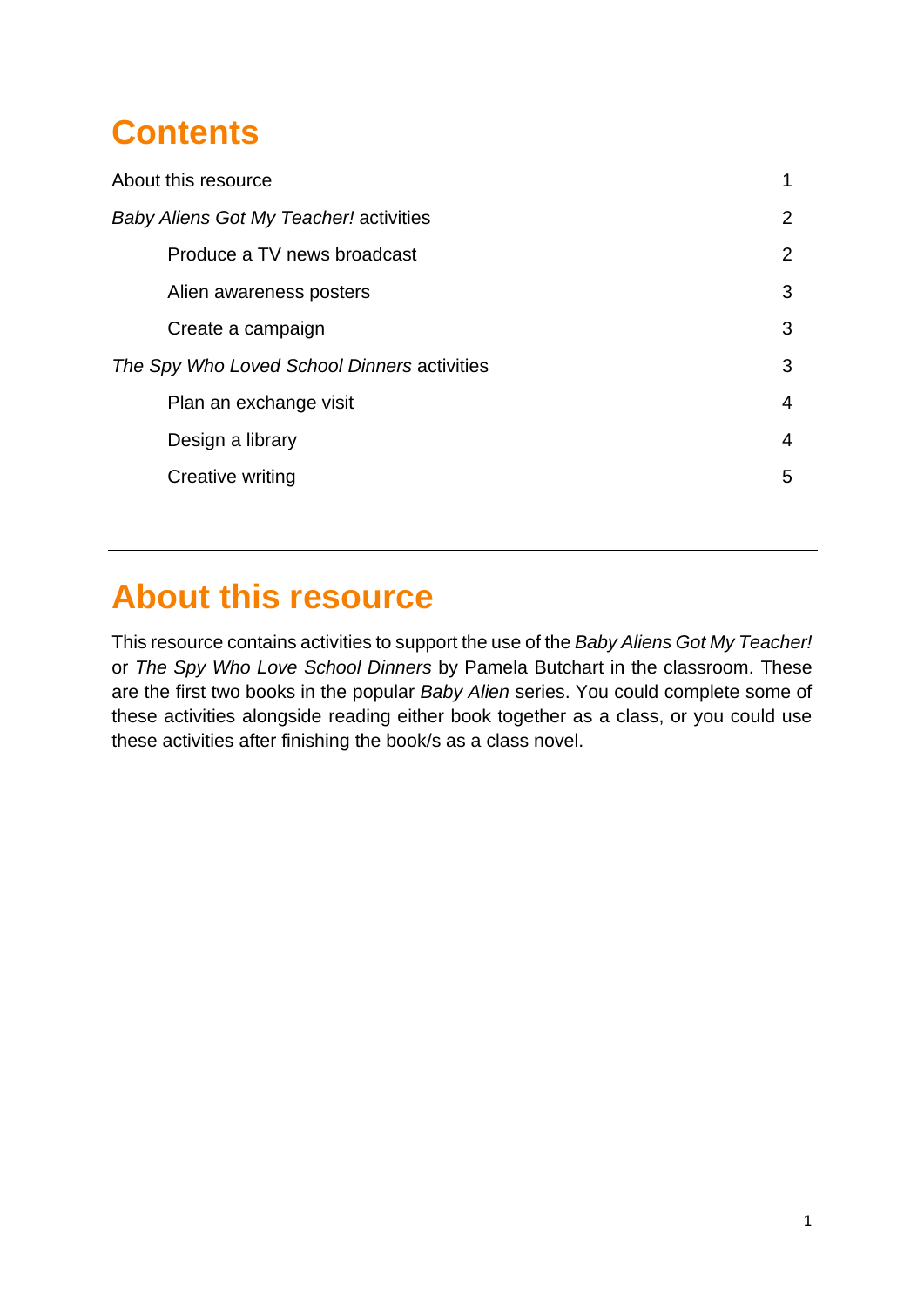# *Baby Aliens Got My Teacher!*

Izzy and her friends are immediately suspicious when their normally grouchy teacher suddenly starts being nice to them. After some investigation, they arrive at the inescapable conclusion that Miss Jones has been taken over by a baby alien! And it wants to turn all of them into aliens too! How will they ever thwart the aliens' plan for world domination and keep everyone safe?

#### **Produce a TV news broadcast** LIT 2-28a, TCH 2-04a

Izzy's school will be buzzing with rumours after the numerous chaotic scenes involving Izzy and her friends! Ask your pupils to set the record straight by imagining they are reporters for the local TV news. Their job is to write a news script explaining what has actually happened (and you could even record the 'broadcast').

Pupils will need to start off by writing about the classroom incidents, then interviewing Izzy and her friends about why they behaved in the way they did. Pupils could focus on what really happened, with details about Miss Jones' engagement and the teddy bears, and how Izzy and her friends got it wrong.

Split pupils into small groups and ask them to consider what makes up a news report, e.g:

- An anchor's introduction from the newsroom
- An on the scene reporter
- An eyewitness interview
- An expert's account for example from a doctor, criminal psychologist or police detective.

Ask pupils to look back through the book to compile information that they want to include in their report. Pupils can then allocate roles and write a script or bullet points for each section.

The BBC has [some great tips](http://news.bbc.co.uk/1/hi/school_report/resources_for_teachers/8472052.stm) on how to plan and structure a news report.

Once the pupils have created and compiled their news reports it is time to get filming!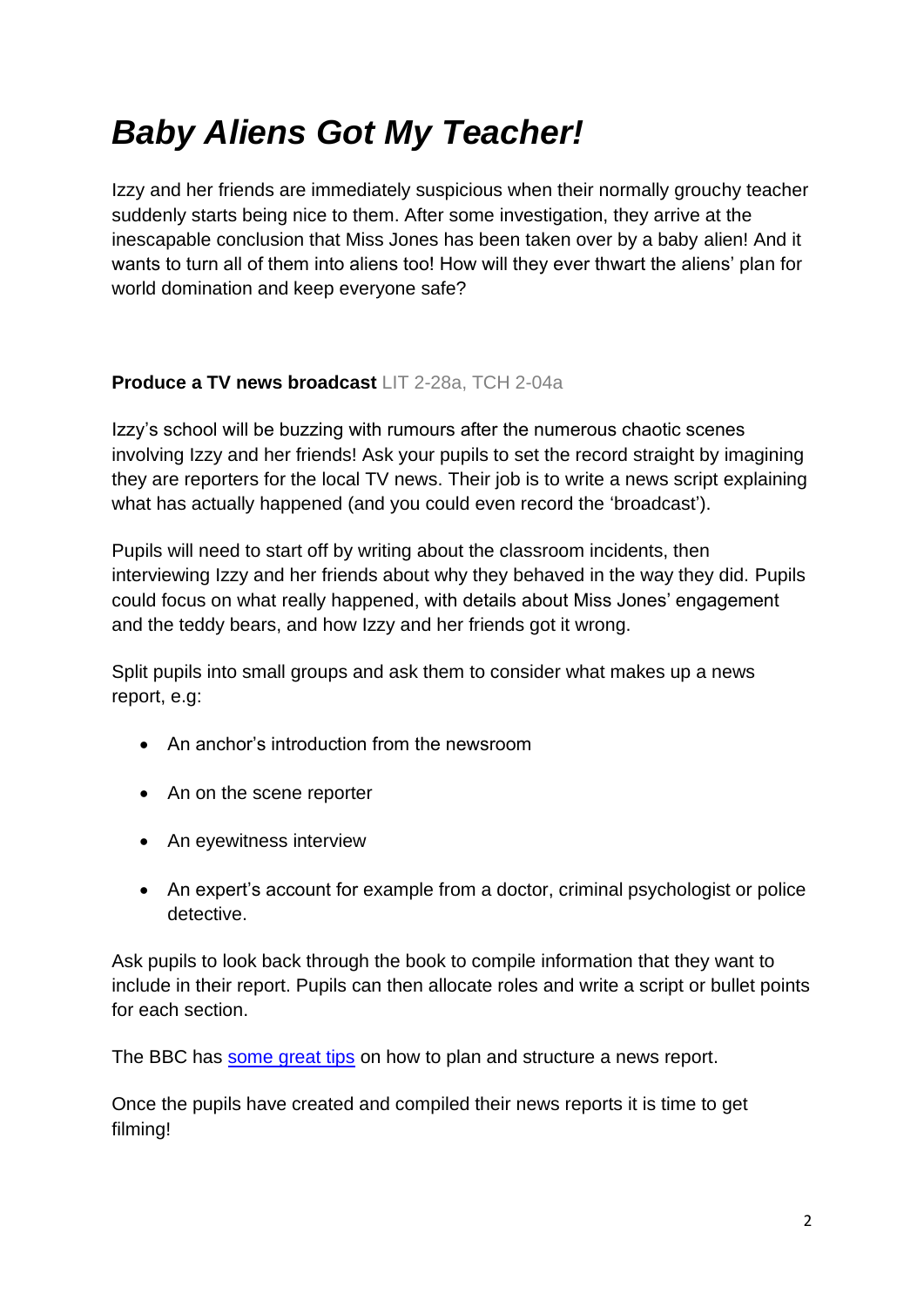When all the films are completed you can hold a screening to watch each report. Ask the pupils to consider the differences and similarities between each report. Which details did some people focus on which others left out? Which characters were chosen for the interviews and why?

#### **Alien awareness posters** EXA 2-03a, LIT 2-28a, ENG 2-27a

Ask your pupils to create their own malevolent aliens, thinking about what they look like, what their plans are, how they take over human hosts and how you can spot them. Then, get your pupils to design some posters to help people stay safe from attacks by the aliens they have created.

### **Create a campaign** LIT 2-02a, LIT 2-09a, LIT 2-14a

Jodi is a vegetarian and has one of her famous Jodi Tantrums when she discovers the only vegetarian option in the school cafe is cabbage.

Get your pupils to plan a campaign to encourage the school café to offer more variety for vegetarians. Pupils will need to think about who to contact (and how to contact them) and how to conduct their campaign. Pupils could also think about why the school café might not want to offer more vegetarian options. For example, is it cost effective? How many pupils at Jodi and Izzy's school are vegetarian? Would there be additional food prep time? You can hold a debate to explore the two different sides of the argument.

Once pupils have planned their campaign, you could share it with another class in school to see if another class finds the arguments persuasive.

# *The Spy Who Loved School Dinners*

There is a new French exchange student coming to Izzy's school, and Izzy is looking forward to showing her around and helping her to avoid the dreaded school dinners. But Izzy and her friends are shocked to discover that Mathilde cannot get *enough* of school dinners... and that is when they know that she has to be a spy, plotting to discover their secrets! Can they stop her before it's too late?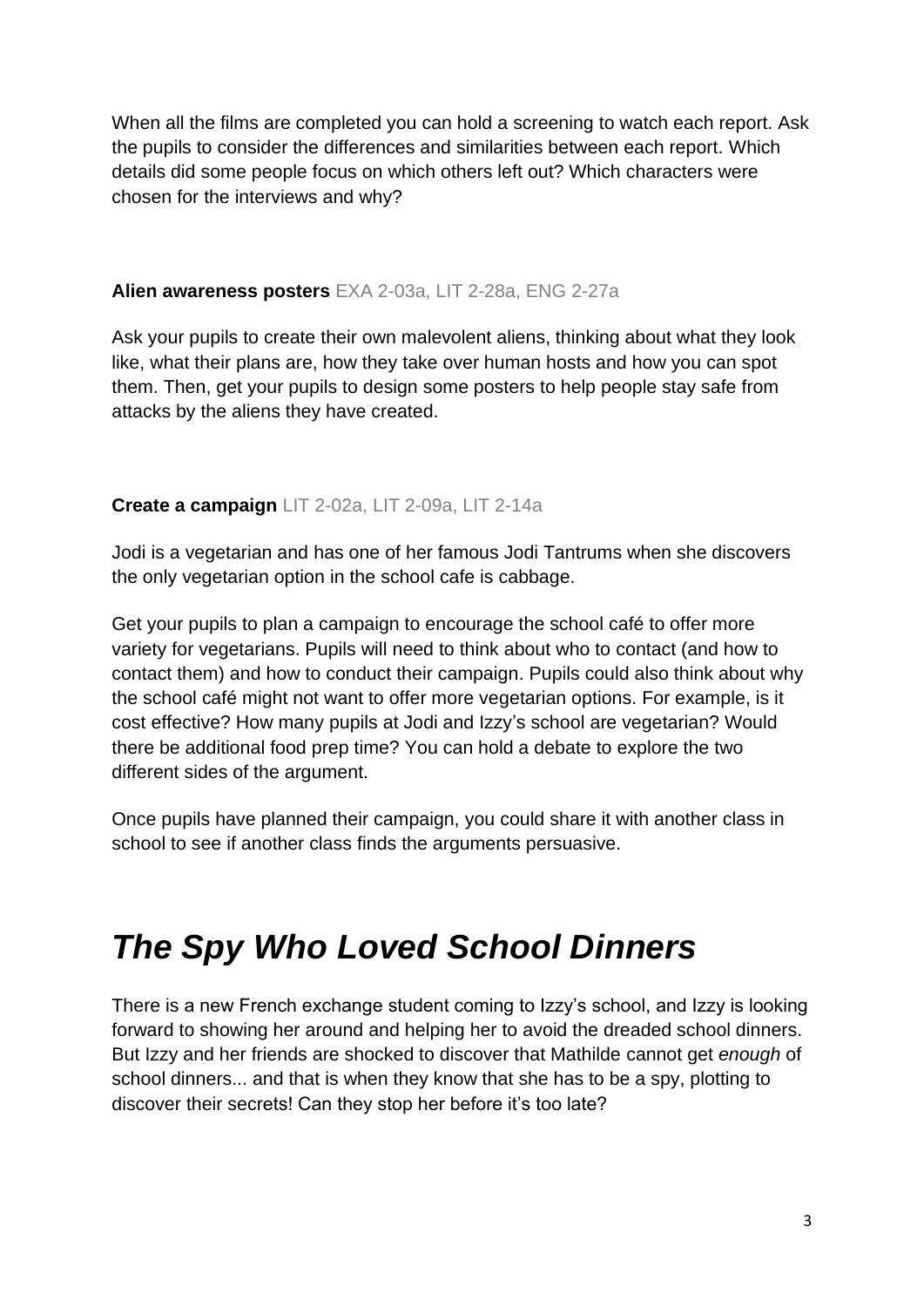### **Plan an exchange visit** LIT 2-14a, SOC 2-08a, LIT 3-05a, MLAN 2-03b

Ask your pupils to imagine that they are going on an exchange visit to Paris. Incorporate the following tasks:

- Find out about travel arrangements. What would be the cheapest option?
- Is the cheapest option also the most environmentally friendly? Introduce your pupils to carbon footprints with [this video.](https://www.youtube.com/watch?v=DKDq1RMHscQ) Ask them to use an online carbon calculator to calculate the amount of Co2 different modes of transport will generate. [The Guardian lists](https://www.theguardian.com/environment/2008/feb/19/carbon.web) some different calculators– you can choose the best one to suit your needs.
- Research some different places to visit during your time in Paris. The [Scholastic website](http://teacher.scholastic.com/activities/globaltrek/) has a great resource which will help you find out more about famous Parisian landmarks as well as France's wider history.
- Work on your knowledge and use of the French language for your Paris visit. [This TES resource](https://www.tes.com/teaching-resource/ks2-french-paris-visit-aller-infinitive-6333622) will give you some activities to help.
- Research different food the French are famous for eating and see if you can make any at school. Hold a French themed food event and invite other classes, parents, or members of the community to attend.

#### **Design your dream library** EXA 2-06a

Maisie has her bedroom in what used to be a library, and the rest of the children are fascinated by this. Ask your pupils to design the ultimate bedroom (or library) for a bookworm. What would be the most important features for a person who loved books, what kind of decorations would be incorporated, and how could your pupils get creative with items of furniture like bookshelves and beds? Ask them to write the design brief and then get to work on some sketches.

If you want to offer some inspiration, [Pinterest](https://www.pinterest.com/) is a great place to search for creative bookshelves and other furniture, but it's best to go through yourself rather than allow your pupils to look through, as content isn't moderated.